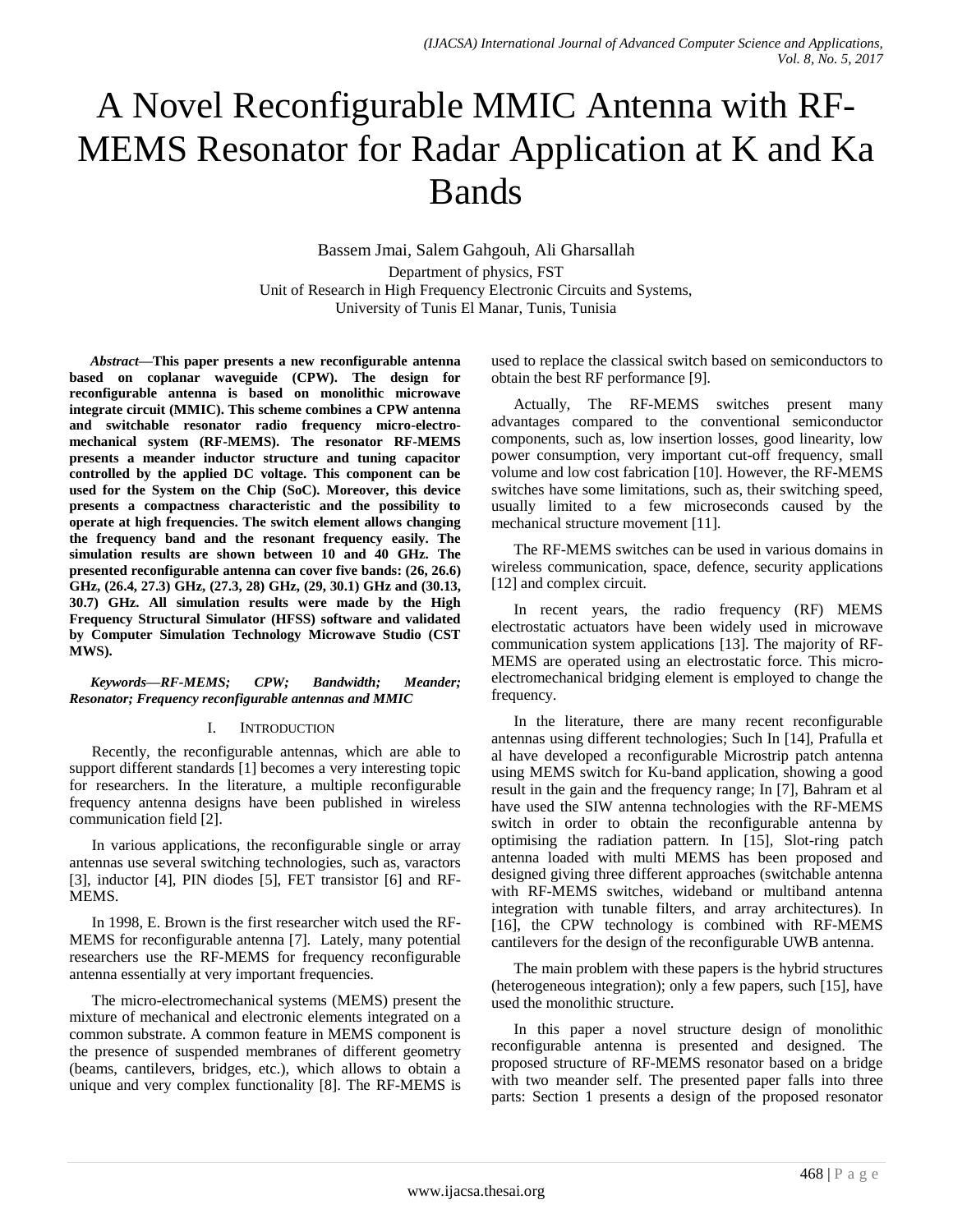RF-MEMS giving the simulation results for the MEMS parameters, such as the return loss, the insertion loss at different states. In Section 2, a CPW multiband antenna is described. In Section 3, the application of reconfigurable CPW antenna with the insertion of the RF-MEMS resonator is designed and analysed. Section 4 describes CPW reconfigurable antenna based on RF-MEMS resonator and finally Section 5 concludes this paper.

#### II. THE PROPOSED TUNABLE RF-MEMS RESONATOR

#### *A. Conception of the proposed resonator*

In the literature, there are tunable RF-MEMS, such as [17]- [18]; but their proposed structures are very complicated in order to have a simple configuration of a tunable RF-MEMS. We propose in [19] the structure of the Figure 1. This RF-MEMS resonator has a small dimension (1200x900x681)  $\mu$ m<sup>3</sup> and it is built with multilayer configuration as shown in Table 1. The base of the substrate is silicon (Si) with a thickness of 675 μm. The second layer is silicon dioxide  $(SiO<sub>2</sub>)$ . It is of the order of 2 μm and the line circuit CPW made of copper with thickness equal to 1 μm. The bridge is based on aluminium (Al) has a depth of 1μm. The bridge ends are attached to the base line of the CPW by a negative toner photoresist based on an epoxy polymer called SU-8 2000.5 with a thickness of 3 μm. The dielectric is fabricated with a Silicon Nitrade  $(Si<sub>3</sub>N<sub>4</sub>)$ with depth equal to 1  $\mu$ m.



TABLE I. GEOMETRIC PARAMETRS OF THE RESONATOR RF-MEMS

|                        | <b>Material</b>  | Design parameter                            | <b>Value</b>    |  |
|------------------------|------------------|---------------------------------------------|-----------------|--|
| Substrate              | Si               | Length*Width*Thickness<br>$(\mu m^3)$       | 1200*900*675    |  |
| <b>Buffer</b><br>layer | SiO <sub>2</sub> | Length*Width*Thickness<br>$(\mu m^3)$       | 1200*900*1      |  |
|                        |                  | CPW ligne $(G/C/G)$ (µm)                    | 90/120/90       |  |
| Patch                  | Cu               | Meander RF line Length<br>$(\mu m)$         | 400             |  |
|                        |                  | Meander RF line width $(\mu m)$             | 10              |  |
|                        |                  | Meander RF space (µm)                       | 10              |  |
|                        |                  | Thickness of patch (µm)                     | 1               |  |
| Dielectric             | $Si_3N_4$        | Length*Width*Thickness<br>$(\mu m^3)$       | $(140*120*0.5)$ |  |
| Epoxy                  | $SU-8$<br>2000.5 | Length*Width*Thickness<br>$(\mu m^3)$       | $(50*120*3)$    |  |
| <b>Bridge</b>          | A1               | Length*Width*Thickness<br>$(\mu m^3)$       | $(400*120*1)$   |  |
|                        |                  | Initial gap with RF line $g_0$<br>$(\mu m)$ | $\mathcal{R}$   |  |

#### *B. Simulation results of the proposed resonator*

The proposed tunable resonator has been simulated by HFSS and CST MWS. Figure 2 presents the scattering parameters for different bridge positions made on a frequency band between 10 GHz and 40 GHz. The spacing g among bridge and CPW line varies between g=2µm at OFF state and g=3µm at ON state.

In Figures 2(a) and 2(b) shown as respectively the return loss  $(S_{11})$  and the insertion loss  $(S_{12})$  respectively for g=2, 2.5 and 3 µm are shown. Bridge to change these levels gives three resonance frequencies. The insertion loss  $S_{12}$  parameter presents almost constant value equal to -1 dB for all simulated spacing g factor when the  $S_{11}$  parameter is down to -10dB. There is a good correspondence between the simulation on HFSS and CST MWS.



(a) Return Loss parameters at 2, 2.5 and 3 µm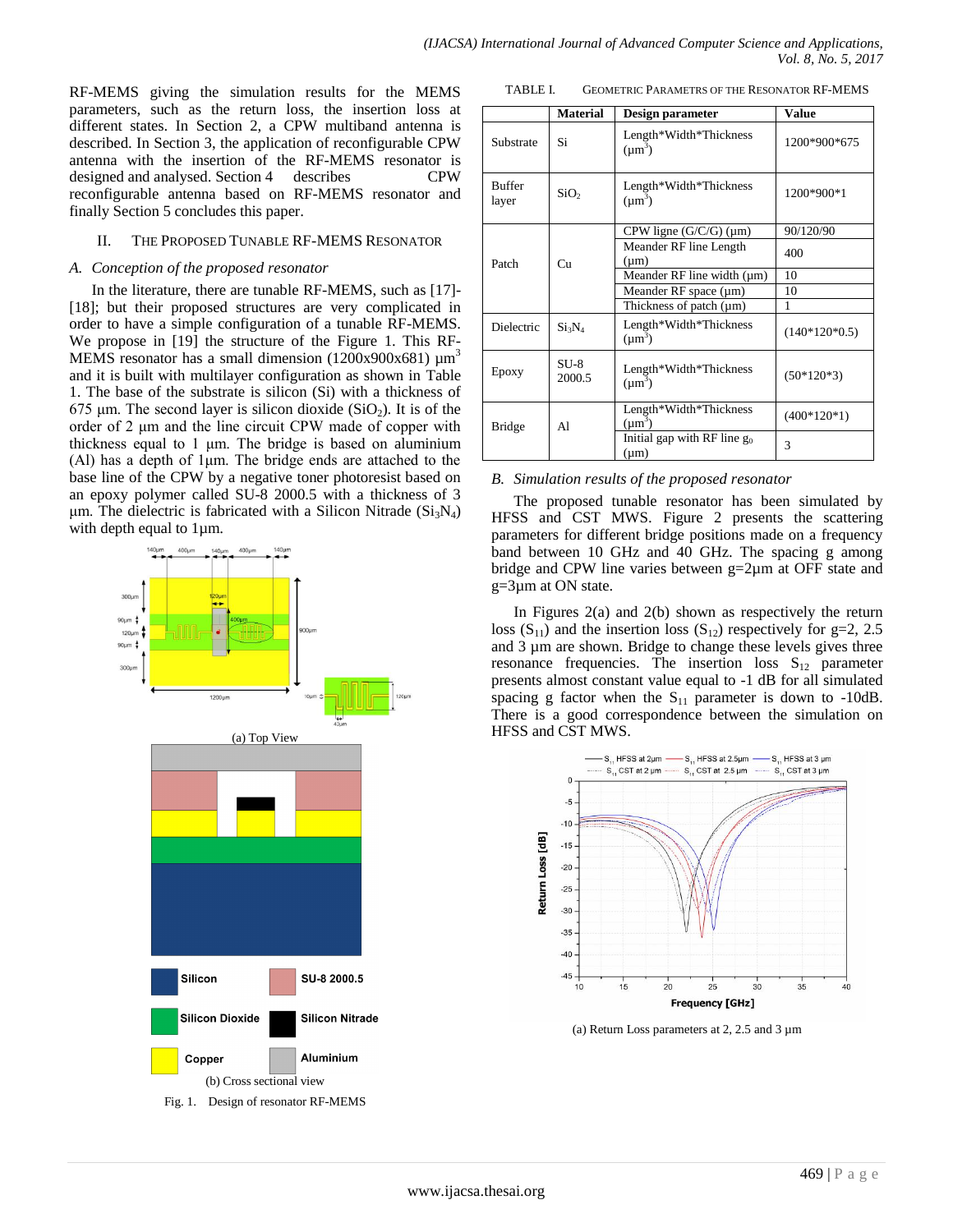

(b) Insertion Loss parameters at 2, 2.5 and 3 µm

Fig. 2. Scattering parameters at: (a) OFF state ,(b)  $g = 2$ , 2.5 and 3 $\mu$ m

The frequency range and the applied voltage is shown in Table 2. In this Schedule contains a comparison of the simulation result between HFSS and CST. The proposed bandwidth covers 3 bands.

| <b>Space</b><br>$g(\mu m)$ | <b>Applied</b><br>voltage<br>V) | Cover band                          |            |                       |            |
|----------------------------|---------------------------------|-------------------------------------|------------|-----------------------|------------|
|                            |                                 | <b>Resonance Frequency</b><br>(GHz) |            | Frequency range (GHz) |            |
|                            |                                 | <b>HFSS</b>                         | <b>CST</b> | <b>HFSS</b>           | <b>CST</b> |
|                            | 25V                             | 21.9                                | 21         | 15.6-25.7             | $10-26.1$  |
| 2.5                        | 19V                             | 24                                  | 23.1       | 17.8-27.6             | 14.4-27.8  |
| 3                          | 0V                              | 25.1                                | 24.6       | 19.5-29               | 16.8-29    |

TABLE II. RF-MEMS RESULTS

#### III. CPW ANTENNA WITH ABSENCE OF RF-MEMS RESONATOR

#### *A. Geometry of the proposed antenna*

Figure 3 shows the geometry of the proposed design multiband antennas. This antenna consists of CPW above IC antenna  $(4.9*7.1*0.677)$  mm<sup>3</sup>. The wafer is based on Silicon substrate with a thickness of 0.675 mm and Buffer layer based on  $SiO<sub>2</sub>$  equal to 1 $\mu$ m. L and W denote the length and width of the Wafer respectively, which are constant at 4.9 mm and 7.1 mm here.

The RF patch is modified in the shape of an inverted U with a ring resonator are printed and 50 Ohm CPW feed line  $((S/We/S) = (90/120/90) \mu m)$  with a Length 1.6 mm on the same side of the substrate. The conductor-backed consists of rectangular for improving antenna efficiency [20]. In the Table 3 shows the dimensions of the proposed antenna.



Fig. 3. Structure of proposed antennas

| TABLE III. | THE GEOMETRIC PARAMETERS OF THE CPW ANTENNA |  |
|------------|---------------------------------------------|--|
|            |                                             |  |

| <b>Index</b> | <b>Value</b><br>(mm) | <b>Index</b> | <b>Value</b><br>(mm) | <b>Index</b> | <b>Value</b><br>$(\mathbf{mm})$ |
|--------------|----------------------|--------------|----------------------|--------------|---------------------------------|
| L            | 7.1                  | W            | 4.9                  | H1           | 0.675                           |
| H2           | 0.001                | T            | 0.001                | Tbc          | 0.001                           |
| $\rm L_{bc}$ | 5.34                 | Lg           | 1.68                 | Lg1          | 4.41                            |
| Lg2          | 0.99                 | Wg           | 2.25                 | Wg1          | 0.26                            |
| Le           | 1.77                 | We           | 0.120                | S            | 0.090                           |
| Lг           | 4.14                 | $W_{r}$      | 0.06                 | Wc           | 0.12                            |
| Lp           | 3.36                 | Lpl          | 0.59                 | Wp           | 0.5                             |
| Wpl          | 2.9                  |              |                      |              |                                 |

## *B. Simulation results of the CB-CPW antenna*

The simulation results of the proposed antenna are presented in Figure 4. The Figures  $4(a)$  and (b) shows respectively the reflection coefficient and the voltage standing wave ratio (VSWR), the resonant frequencies at 32.8, 35.1 and 37.5 GHz and the simulation -10 dB impedance bandwidth of the proposed present their bands respectively [32-33], [34.8- 35.3] and [37.2-38.44] GHz and VSWR (< 2) of their bands.



(a) Return Loss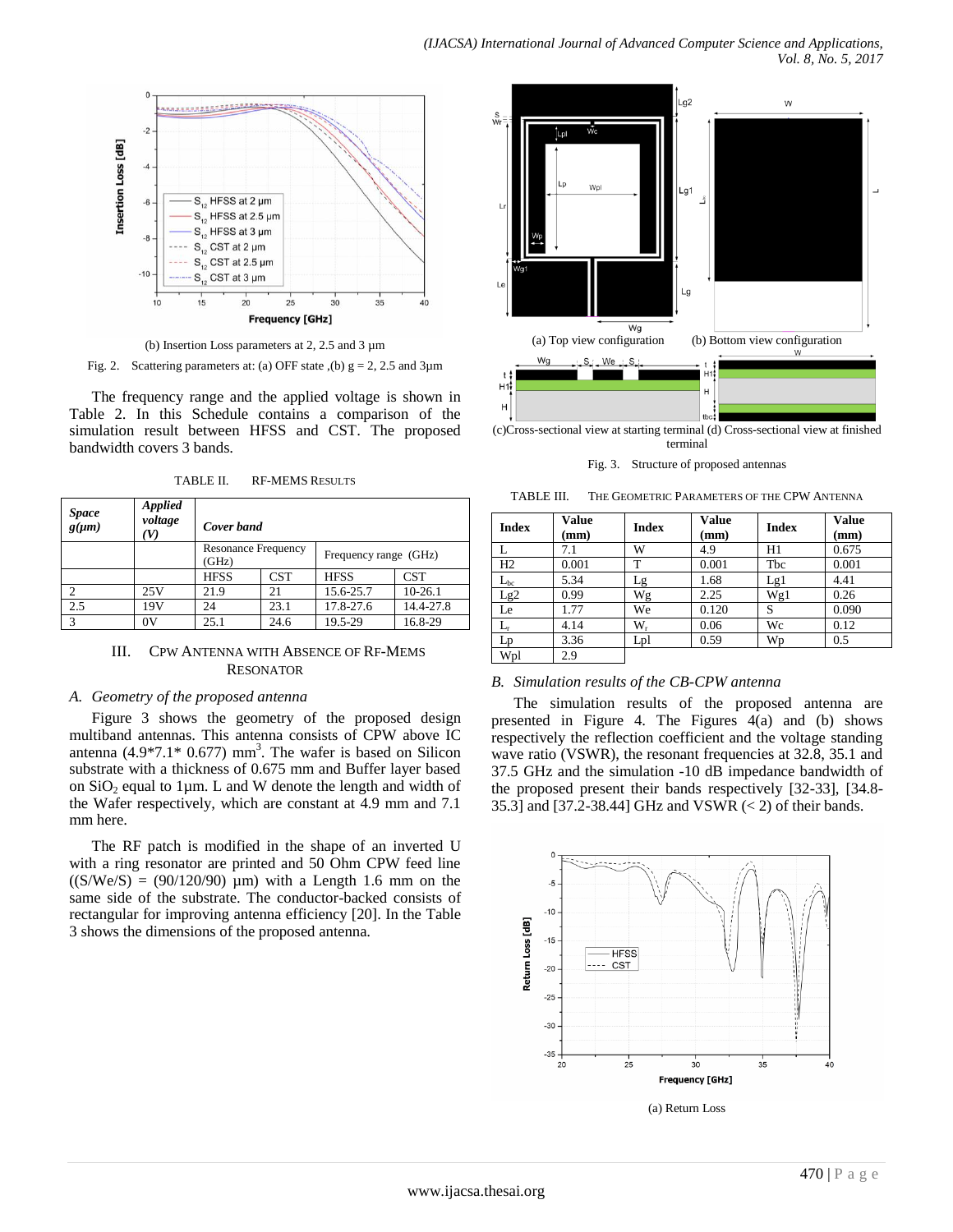

(b) VSWR

Fig. 4. Return Loss and VSWR of the proposed antennas







Fig. 5. Realised gain of the proposed antenna at different frequencies: (a) at 32.8 GHz, (b) at 35.1 GHz and (c) at 37.5 GHz

Figure 5 presents the realised gain in 3D polar at three resonance frequencies, 3.566, 4.178 and 4.29 dB, respectively.

## IV. CPW RECONFIGURABLE ANTENNA BASED ON RF-MEMS RESONATOR

### *A. Geometry of the proposed reconfigurable antenna*

The configuration of the proposed reconfigurable CPW antenna is shown in Figure 6. The study of the integration of complementary RF-MEMS with CPW on the same substrate: MMIC technology. The reconfigurability of this antenna depends on the switching condition of the resonator RF-MEMS.



Fig. 6. Monolithic reconfigurable antenna based on RF-MEMS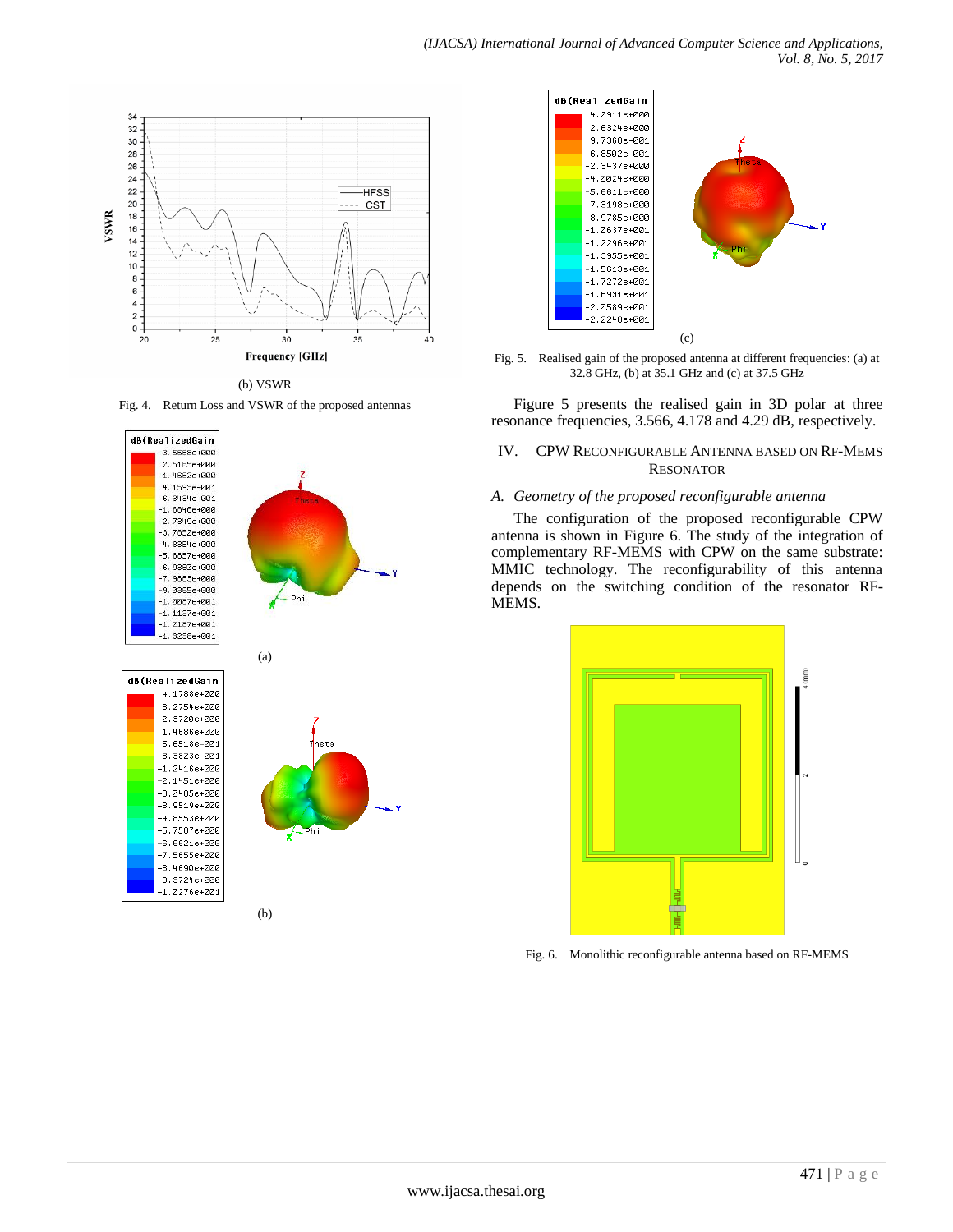#### *B. Simulation results of the reconfigurableantenna*

Figure 7 shows the reflection coefficient Simulation results, the resonant frequencies can be observed at three state of the bridge. for  $g = 2 \mu m$  has alone resonant frequency 26.3 GHz the return Loss is coming to be 15.1 dB, for  $g = 2.5 \mu m$  has two resonant frequencies: firstly at 27 GHz with a return loss of 23 dB and 29.8 GHz (18dB), and for  $g = 3 \mu m$  has two resonant frequencies 27.5 GHz (19.84 dB) and 30.6GHz (26.62 dB).



Fig. 7. Return loss of reconfigurable antenna at different at differents states

Figure 8 shows the radiation pattern at different resonance frequencies for three states when  $phi = 90^\circ$ . Simulation results, the resonant frequencies can be observed at three state of bridge. Firstly, the three states bridge given three resonance frequencies and the main lobe at teta  $= 310^{\circ}$ . Secondly, only for  $g = 2.5\mu m$  and  $g = 3\mu m$  given the resonance frequency and the main lobe at teta =  $0^{\circ}$ .





Fig. 8. Realised gain of the reconfigurable antenna at different states: (a) at  $2\mu$ m, (b) at 2.5  $\mu$ m and (c) at 3  $\mu$ m

Table 4 summarises the results of the reconfigurable antenna in terms of resonance frequencies, frequency ranges, bandwidth (calculate by equation 1) and the gain.

$$
BW\% = \frac{2(f_{\text{max}} - f_{\text{min}})}{(f_{\text{max}} + f_{\text{min}})} * 100
$$
 (1)

TABLE IV. THE RECONFIGURABLE ANTENNA RESULTS

| <b>Parameters</b>               | <b>Values</b>  |           |                |                |            |
|---------------------------------|----------------|-----------|----------------|----------------|------------|
| <i>Space</i><br>$g(\mu m)$      | $\overline{c}$ | 2.5       |                | 3              |            |
| <b>Applied</b><br>voltage $(V)$ | 25             | 19        |                | $\left($       |            |
| Resonance<br>Frequency<br>(GHz) | 26.3           | 27        | 29.8           | 27.5           | 30.6       |
| RL(dB)                          | 15.1           | 23        | 18             | 18.84          | 26.62      |
| Frequency<br>range<br>(GHz)     | $26-26.6$      | 26.4-27.3 | 29-30.1        | 27.3-28        | 30.13-30.7 |
| $BW(\% )$                       | 2.281          | 3.333     | 3.691          | 2.545          | 1.863      |
| Gain(dB)                        | 3              | 3         | $\overline{c}$ | $\overline{c}$ |            |